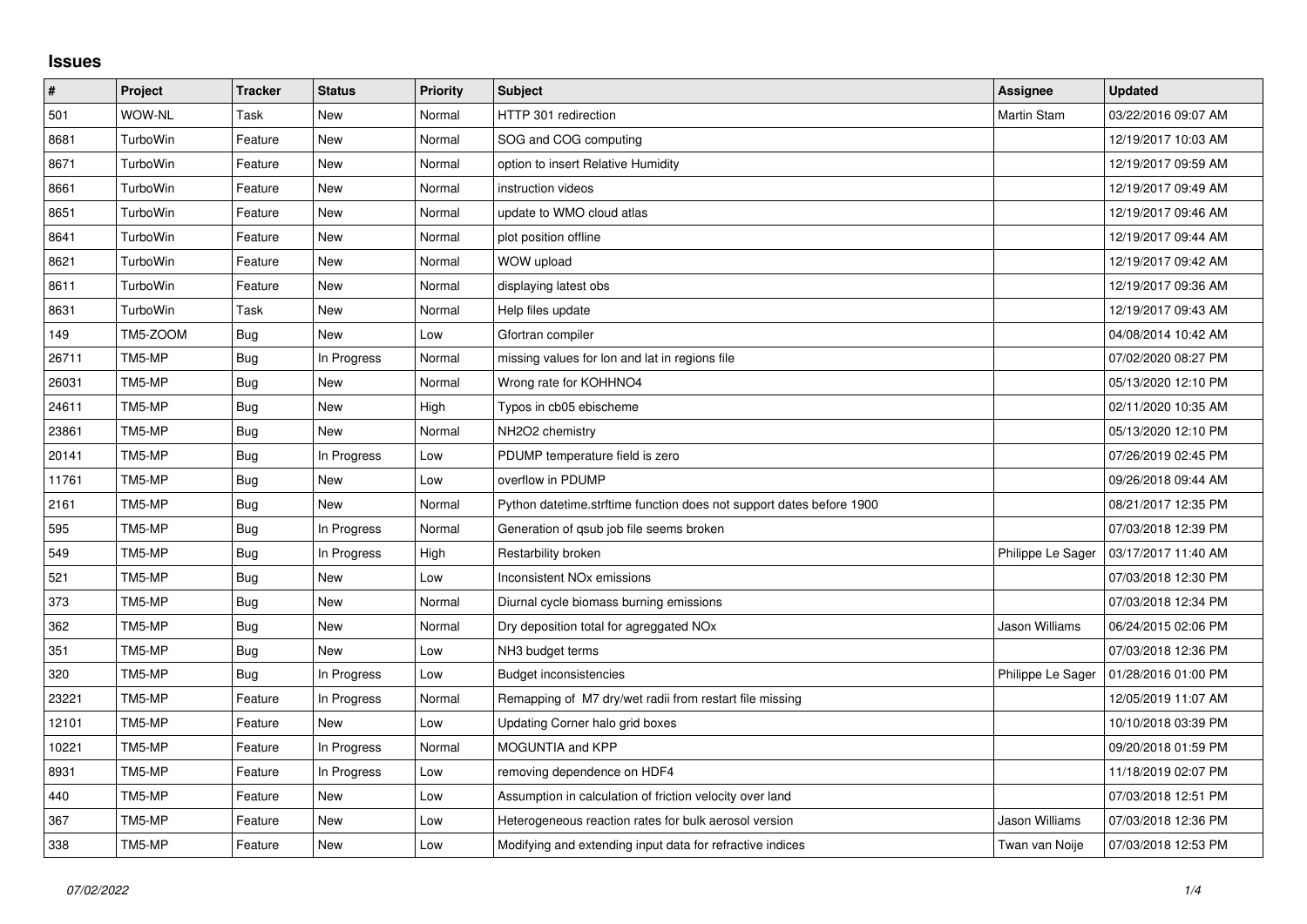| $\vert$ # | Project       | <b>Tracker</b> | <b>Status</b> | <b>Priority</b> | <b>Subject</b>                                                                                             | Assignee               | <b>Updated</b>      |
|-----------|---------------|----------------|---------------|-----------------|------------------------------------------------------------------------------------------------------------|------------------------|---------------------|
| 336       | TM5-MP        | Feature        | In Progress   | Normal          | budget consistent with mmix                                                                                | Philippe Le Sager      | 12/01/2015 10:05 AM |
| 574       | TM5-MP        | Support        | In Progress   | Normal          | Optimization of ebischeme can be problematic                                                               | Philippe Le Sager      | 12/20/2017 12:29 PM |
| 10281     | TM5-MP        | Task           | New           | Low             | Dry deposition of gas-phase H2SO4 and DMS                                                                  |                        | 07/03/2018 12:51 PM |
| 439       | TM5-MP        | Task           | New           | Low             | Treatment of ice clouds in photolysis                                                                      |                        | 07/03/2018 12:35 PM |
| 1013      | subproject 1  | Feature        | <b>New</b>    | Normal          | test subproject task gantt                                                                                 |                        | 12/20/2016 09:10 AM |
| 35711     | PyCAMA        | <b>Bug</b>     | Resolved      | Normal          | Delete useless get_pressures function in TM5_profile.py                                                    | Maarten Sneep          | 03/21/2022 09:48 AM |
| 34921     | PyCAMA        | Bug            | Resolved      | Normal          | Requested time not covered in CTM file                                                                     | Maarten Sneep          | 03/21/2022 09:52 AM |
| 33291     | PyCAMA        | <b>Bug</b>     | Resolved      | Normal          | [PDGS-ANOM-8804] Processing error on ALH                                                                   | <b>Maarten Sneep</b>   | 10/05/2021 05:33 PM |
| 32511     | PyCAMA        | <b>Bug</b>     | New           | Normal          | use of coregistration package in loop crashes without warning ("terminated")                               | <b>Maarten Sneep</b>   | 08/19/2021 11:24 AM |
| 28981     | PyCAMA        | <b>Bug</b>     | Resolved      | Normal          | [PyCAMA] Hard crash when processing NPP data                                                               | Maarten Sneep          | 11/27/2020 11:54 AM |
| 27251     | PyCAMA        | <b>Bug</b>     | Resolved      | Normal          | [PyCAMA] incompatibility with python 3.3                                                                   | <b>Maarten Sneep</b>   | 07/24/2020 08:23 AM |
| 27221     | PyCAMA        | Bug            | Resolved      | Normal          | [PyCAMA] crash when encountering empty files                                                               | <b>Maarten Sneep</b>   | 07/28/2020 01:24 PM |
| 26181     | PyCAMA        | <b>Bug</b>     | New           | Normal          | [PyCAMA] Time assigned to time-slice                                                                       | Maarten Sneep          | 06/02/2020 09:27 AM |
| 19181     | PyCAMA        | <b>Bug</b>     | <b>New</b>    | Normal          | Date reported on Input data per granule possibly incorrect for offline                                     | <b>Maarten Sneep</b>   | 05/25/2020 08:27 AM |
| 17921     | PyCAMA        | Bug            | <b>New</b>    | Low             | O3 Histogram plots y-label                                                                                 | <b>Maarten Sneep</b>   | 05/25/2020 08:20 AM |
| 1146      | PyCAMA        | <b>Bug</b>     | Feedback      | Normal          | Non-synchronized variables yield bogus results                                                             | <b>Maarten Sneep</b>   | 12/09/2020 10:44 AM |
| 35721     | PyCAMA        | Feature        | Resolved      | Normal          | Speed up get_profiles and get_temperature by numba                                                         | Maarten Sneep          | 03/21/2022 10:55 AM |
| 27361     | PyCAMA        | Feature        | Resolved      | Normal          | [PyCAMA] record the file names of the input granules.                                                      | Maarten Sneep          | 07/29/2020 03:23 PM |
| 26171     | PyCAMA        | Feature        | New           | Normal          | [PyCAMA] Skip L3 data in concatenation tool                                                                | Maarten Sneep          | 06/02/2020 09:25 AM |
| 22591     | PyCAMA        | Feature        | Resolved      | Normal          | Implement O3_TCL on L2QC website                                                                           | Mark ter Linden        | 11/09/2019 05:03 PM |
| 15161     | PyCAMA        | Feature        | Feedback      | Normal          | Better handle wavelength calibration parameters in UPAS products                                           | <b>Maarten Sneep</b>   | 05/25/2020 08:49 AM |
| 15151     | PyCAMA        | Feature        | Feedback      | Normal          | Handling background correction parameters for SO2 and HCHO                                                 | <b>Maarten Sneep</b>   | 05/25/2020 08:47 AM |
| 9311      | PyCAMA        | Feature        | <b>New</b>    | Normal          | Processing status & lineage as table                                                                       | Maarten Sneep          | 05/25/2020 08:48 AM |
| 1511      | PyCAMA        | Feature        | Resolved      | Normal          | Synchronization of variables                                                                               | <b>Maarten Sneep</b>   | 08/21/2020 07:37 AM |
| 944       | PyCAMA        | Feature        | In Progress   | Normal          | Documentation of internal workings of PyCAMA                                                               | <b>Maarten Sneep</b>   | 12/09/2020 11:13 AM |
| 558       | <b>PyCAMA</b> | Feature        | In Progress   | Normal          | Coregistration                                                                                             | Maarten Sneep          | 11/06/2018 05:47 PM |
| 30011     | PyCAMA        | Support        | <b>New</b>    | Normal          | [PyCAMA] Prepare release of 1.0                                                                            | Maarten Sneep          | 12/01/2021 10:49 AM |
| 28431     | PyCAMA        | Support        | Feedback      | Normal          | [PyCAMA] How long should the daily reports be available once the time-dependent<br>monitoring is in place? | Jacques Claas          | 10/15/2020 10:26 AM |
| 28421     | PyCAMA        | Support        | New           | Normal          | Prepare for version 2 quality control monitoring.                                                          | Jacques Claas          | 12/01/2020 05:39 PM |
| 27841     | PyCAMA        | Support        | New           | Normal          | [PyCAMA] update filters for HCHO (possibly others) to exclude data with QA value < 0.5                     | Maarten Sneep          | 10/20/2020 11:43 AM |
| 27381     | PyCAMA        | Support        | Resolved      | High            | [PyCAMA] Update configuration file to resolve issue with reports for Cloud                                 | <b>PDGS Operations</b> | 09/09/2020 11:06 AM |
| 26241     | PyCAMA        | Support        | In Progress   | Normal          | [PyCAMA] Supply list of up to 12 parameters you want to follow over time                                   | Jacques Claas          | 12/01/2020 05:34 PM |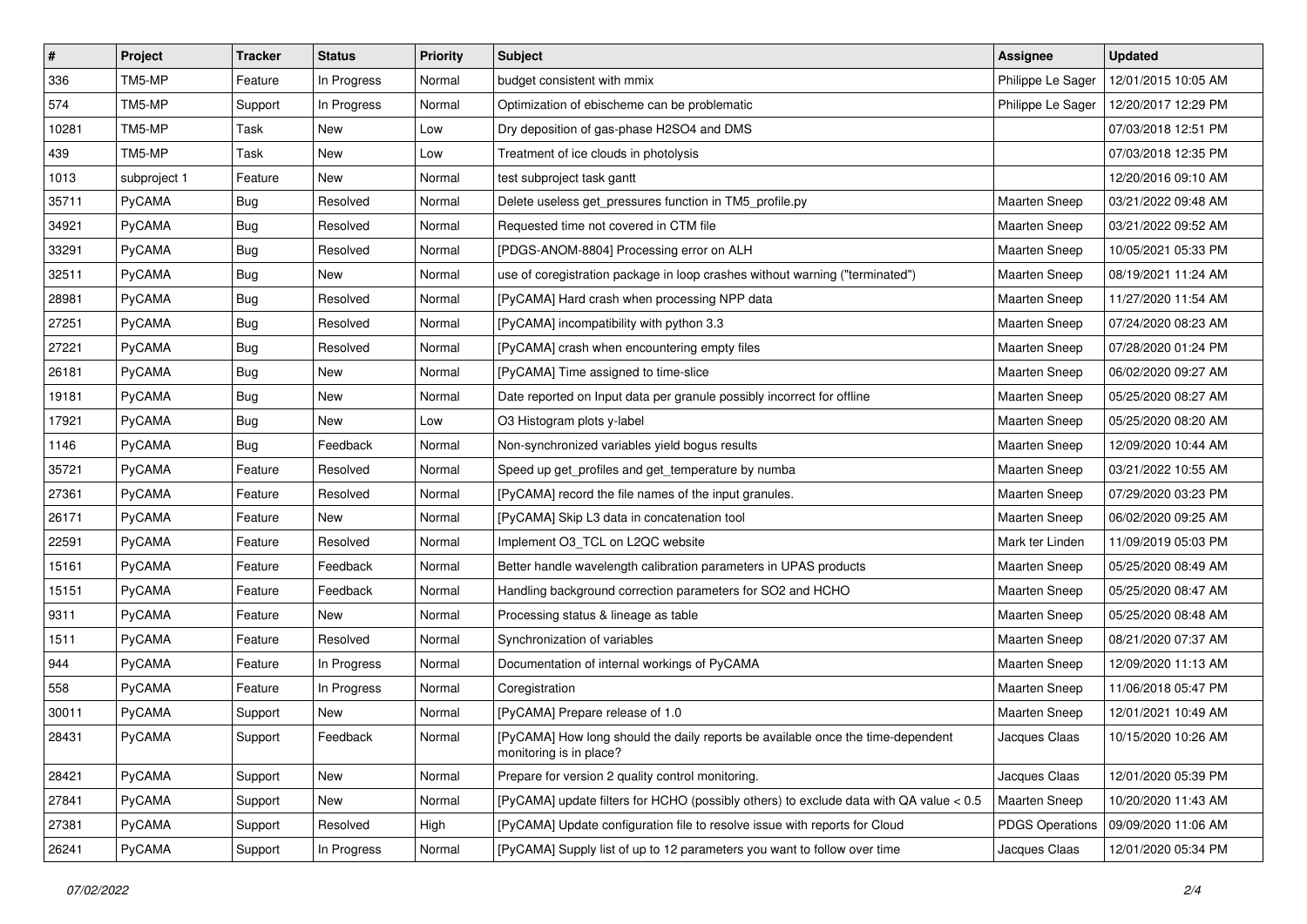| $\sharp$ | Project       | <b>Tracker</b> | <b>Status</b> | Priority | <b>Subject</b>                                                                                            | Assignee             | <b>Updated</b>      |
|----------|---------------|----------------|---------------|----------|-----------------------------------------------------------------------------------------------------------|----------------------|---------------------|
| 26231    | <b>PyCAMA</b> | Support        | New           | Normal   | [PyCAMA] Verify configuration of PyCAMA for daily extractions                                             | Jacques Claas        | 12/01/2020 05:30 PM |
| 14161    | PyCAMA        | Support        | Feedback      | Normal   | Time dependent QC questionnaire                                                                           | Jacques Claas        | 04/28/2020 09:59 AM |
| 13811    | <b>PyCAMA</b> | Support        | New           | Normal   | PyCAMA L2QC Reporting Bugs                                                                                | Maarten Sneep        | 04/28/2020 11:43 AM |
| 1301     | PyCAMA        | Support        | Resolved      | High     | test mixed empty/non-empty variables                                                                      | <b>Maarten Sneep</b> | 08/21/2020 07:38 AM |
| 349      | impactportal  | <b>Bug</b>     | Resolved      | High     | WPS for simple indices fails with SAX Exception                                                           |                      | 03/19/2015 09:44 AM |
| 210      | impactportal  | <b>Bug</b>     | Resolved      | Normal   | OpenID composer accepts only names from 3 characters or more                                              | Maarten Plieger      | 03/19/2015 09:52 AM |
| 159      | impactportal  | <b>Bug</b>     | Resolved      | Normal   | [WPS] When submitting a WPS job, the XML status document is sometimes not directly<br>available --> Error | Maarten Plieger      | 03/19/2015 09:52 AM |
| 158      | impactportal  | <b>Bug</b>     | Resolved      | Normal   | [OPENDAP] Wrong HTTP status code when file is missing: 403 instead of 404.                                | Maarten Plieger      | 03/19/2015 09:53 AM |
| 94       | impactportal  | <b>Bug</b>     | <b>New</b>    | Normal   | [Account] Handle OpenID problem                                                                           |                      | 10/10/2013 10:22 AM |
| 350      | impactportal  | Feature        | New           | Normal   | Add a link to go to the basket at the bottom of the data discovery page                                   |                      | 03/19/2015 10:59 AM |
| 93       | impactportal  | Feature        | Resolved      | Normal   | [Basket] Add a "Get All" button to retrieve all items at once                                             |                      | 03/19/2015 09:56 AM |
| 92       | impactportal  | Feature        | Resolved      | High     | [Test] Create a test environment to test new versions of climate4impact                                   |                      | 03/19/2015 09:55 AM |
| 91       | impactportal  | Feature        | New           | Normal   | [Basket] Move Basket in menu bar                                                                          |                      | 10/10/2013 10:22 AM |
| 90       | impactportal  | Feature        | New           | Normal   | [Use cases] Precoocked data selection widget with use case data                                           |                      | 10/10/2013 10:22 AM |
| 89       | impactportal  | Feature        | New           | Normal   | [Map&Plot]Generic data selection widget                                                                   |                      | 10/10/2013 10:22 AM |
| 88       | impactportal  | Feature        | Resolved      | Normal   | [Basket]Create widget for basket access in all portal elements                                            |                      | 03/19/2015 09:56 AM |
| 87       | impactportal  | Feature        | New           | Normal   | [Map & Plot] Enable to select multiple data from basket for plotting and mapping                          |                      | 10/10/2013 10:22 AM |
| 86       | impactportal  | Feature        | New           | Normal   | [Account] Keep history of what has been processed                                                         |                      | 10/10/2013 10:22 AM |
| 85       | impactportal  | Feature        | New           | Low      | [Basket]Enable grouping of data in datasets                                                               |                      | 10/10/2013 10:22 AM |
| 84       | impactportal  | Feature        | Resolved      | Normal   | [Basket]Enable sorting on basket                                                                          |                      | 03/19/2015 09:57 AM |
| 83       | impactportal  | Feature        | Resolved      | Normal   | [Basket]Add 'Remove all' button                                                                           |                      | 03/19/2015 09:58 AM |
| 82       | impactportal  | Feature        | New           | Normal   | [GUI] Improve error messages                                                                              |                      | 10/10/2013 10:22 AM |
| 81       | impactportal  | Feature        | New           | Normal   | [Transformations] Time series plots WPS for multiple datasets                                             |                      | 10/10/2013 10:22 AM |
| 80       | impactportal  | Feature        | Resolved      | Normal   | [Transformation] CDO indices calculations as WPS service                                                  |                      | 03/19/2015 10:04 AM |
| 77       | impactportal  | Feature        | <b>New</b>    | Normal   | [Data] Provide ECLISE data in climate4impact                                                              |                      | 10/10/2013 10:22 AM |
| 76       | impactportal  | Feature        | New           | Low      | [Search] Group search results in folders                                                                  |                      | 10/10/2013 10:22 AM |
| 75       | impactportal  | Feature        | Resolved      | Normal   | [Search]Move backend to ESGF search                                                                       |                      | 07/15/2014 02:10 PM |
| 74       | impactportal  | Feature        | New           | Normal   | [Search] Free text search: resolve on server not in browser                                               |                      | 10/10/2013 10:22 AM |
| $73\,$   | impactportal  | Support        | Resolved      | Normal   | [ESG Security] No 'view' on data located at other ESG nodes as BADC and DKRZ                              |                      | 07/15/2014 02:10 PM |
| 1012     | dummy         | Feature        | New           | Normal   | test gantt main project                                                                                   |                      | 12/20/2016 09:09 AM |
| 425      | adagucviewer  | <b>Bug</b>     | New           | Normal   | Timeseries graph of rgb layers error                                                                      |                      | 01/06/2016 01:02 PM |
| 38       | adagucviewer  | Bug            | New           | Normal   | When reusing a link create with the "Create a Link" menu item, the legend is not<br>displayed             |                      | 06/19/2013 01:44 PM |